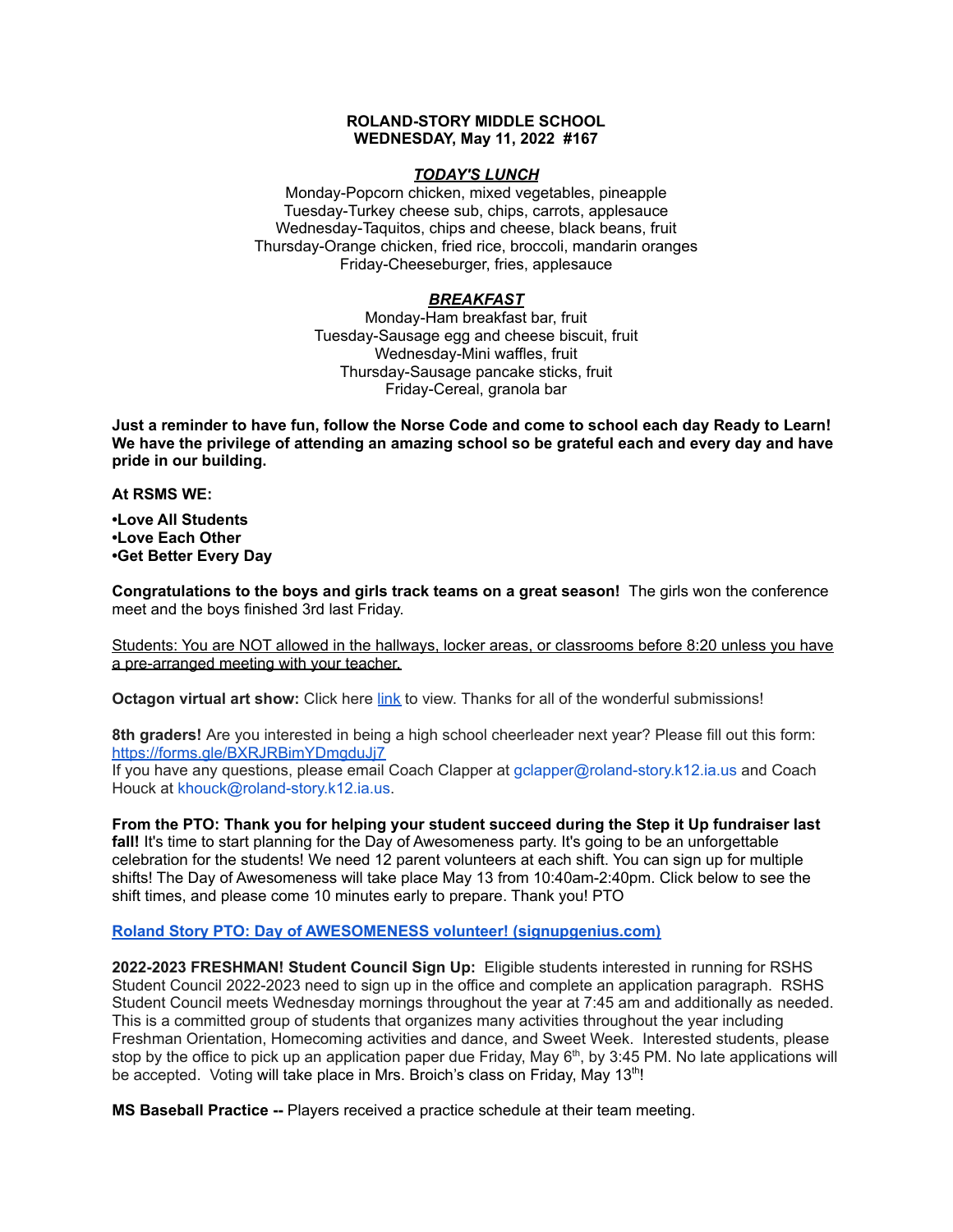**8th Baseball** will begin on Tuesday, May 10. **8th Parent Meeting** on Friday, May 20. 6:00 @ East Field in Story City.

**7th Baseball** will begin on Thursday, May 12. **7th Parent Meeting** on Monday, May 23. 6:00 @ East Field in Story City.

**MS Softball Practice** will begin on Thursday, May 12 at the MS field. Practice is from 3:30 - 5:15. Shuttle @ 5:25. **Softball Parent Meeting** on Wednesday, May 4 at 6:00 in the RS Middle School gym.

Hey students! If you are at least 14 years old (or will be by the end of this May), Riverside bible camp has an awesome opportunity this summer for you to work on their hospitality team. If you are interested in knowing more about this program, please contact their director, **Cheri Hennager,** by email at cheri@riversidelbc.org or on their website at [www.riversidelbc.org.](http://www.riversidelbc.org/)

**7 th and 8 th Grade Roland Rural Bus Room** please report to Mrs. Barker's room at 3:30.

### **RSMS to offer "Skip the Trip" Iowa DOT instruction permit knowledge tests**

Do you have a student who is ready to take the operator knowledge test to get an Iowa instruction permit to drive? RSMS is now offering the test right here at school as part of the Iowa Department of Transportation's "Skip the Trip" program. In partnering with the Iowa DOT, RSMS can save families time, cost, and the hassle of making a trip to a driver's license service center for testing. Students will be able to take the web-based test in a more familiar environment that works to reduce test anxiety and increase success rates. Tests are overseen by trained school staff to assure the integrity of test results. To be eligible to take the remote knowledge test, your student must be age 14 or older and not currently hold an Iowa instruction permit. Students that have turned 14 prior to the testing date must sign up in the office and have permission given from their parent by either email or phone. Students will have the opportunity to test on the second Tuesday of each month. "Skip the Trip" allows students to take their initial test at school as the first step in getting your student to be a confident driver. Once a student has successfully passed the test, the student will receive an email verifying a successful test. The student brings a copy of the email to the driver's license service center along with the other required documentation that will prove their identity to be issued their instruction permit. Service center staff will verify passing test result emails with Iowa DOT records. Visit [www.iowadot.gov/mvd/realid/success.asp](http://www.iowadot.gov/mvd/realid/success.asp) to determine what documentation to bring with you to receive your student's permit. To prepare for a successful knowledge test, students should study the Iowa Driver's Manual and online practice test, both available at: <https://iowadot.gov/mvd/driverslicense/manuals-and-practice-tests>.

### **R-S MS PRACTICE / SHUTTLE SCHEDULE SOFTBALL & BASEBALL**

**MAY 9 - MAY 13**

**SOFTBALL SHUTTLE @ 5:25 @ HS Softball Fields / Roland SOFTBALL STARTS ON MAY 12 BASEBALL SHUTTLE @ 6:00 / East Field / Story City BASEBALL STARTS ON MAY 10**

**WEDNESDAY SHUTTLE – Early Dismissal Days BASEBALL @ 3:50 / E. Field / SC**

**WEDNESDAY, MAY 1 – Early Dismissal 8th BASEBALL --** 1:45 - 3:45 **– Shuttle @ 3:50 – East Field / SC**

**THURSDAY, MAY 12 – Sb Shuttle @ 5:25 / Bb Shuttle @ 6:00 SOFTBALL --** 3:45 - 5:15 **7th BASEBALL --** 4:15 - 6:00